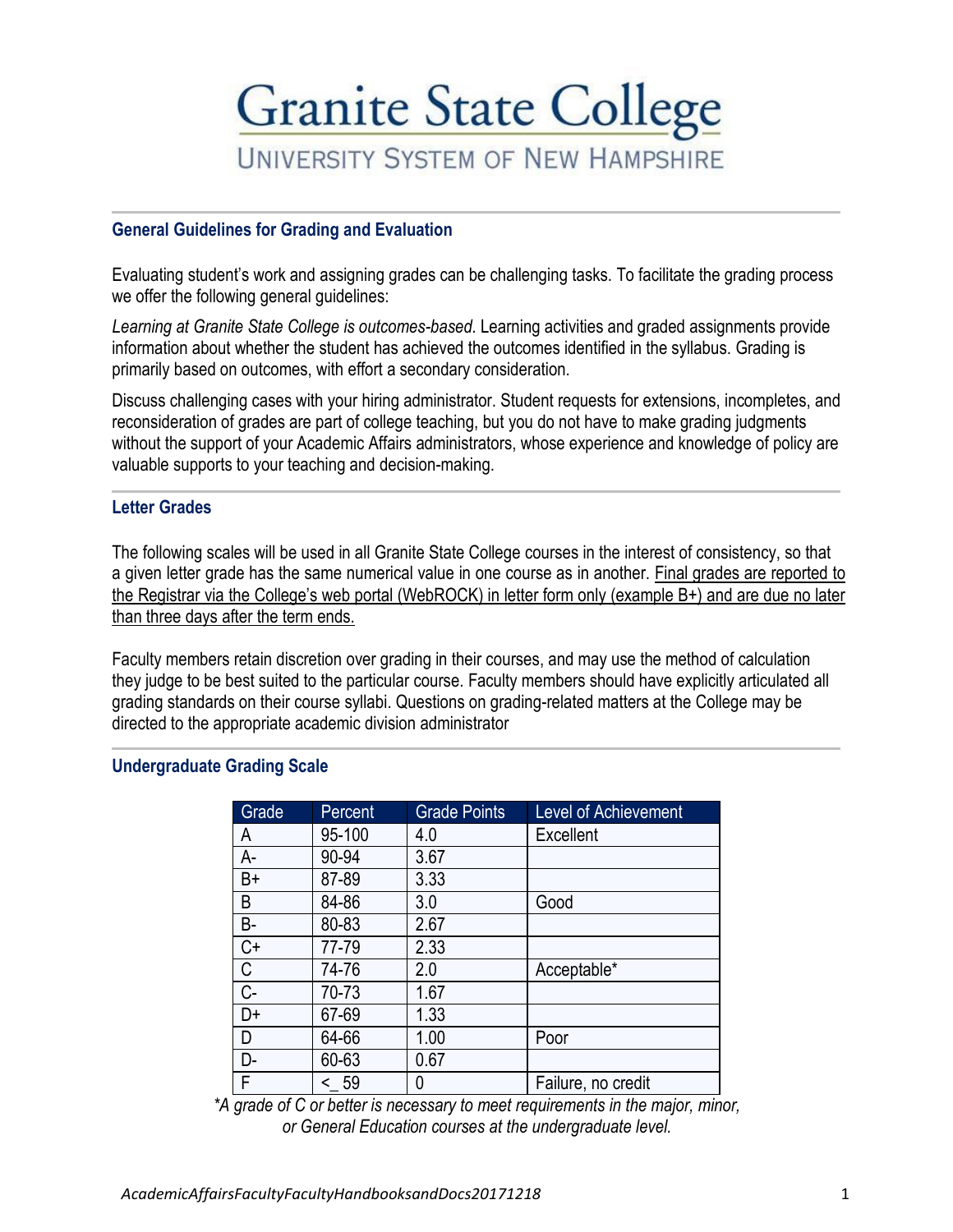| Grade     | Percent | <b>Grade Points</b> | <b>Level of Achievement</b> |
|-----------|---------|---------------------|-----------------------------|
| А         | 95-100  | 4.0                 | Outstanding                 |
| A-        | 90-94   | 3.67                |                             |
| $B+$      | 87-89   | 3.33                |                             |
| B         | 84-86   | 3.0                 | Satisfactory                |
| <b>B-</b> | 80-83   | 2.67                |                             |
| C+        | 77-79   | 2.33                |                             |
| С         | 74-76   | 2.0                 | Below Average*              |
| C-        | 70-73   | 1.67                |                             |
| F         | 69      |                     | Failure, no credit          |

# **Graduate Grading Scale (includes Post Baccalaureate Teacher Certification)**

*\*A grade of C or better is necessary to meet credit requirements at the graduate level*

## **Other Grades**

Note: Please consult with your hiring administrator, who can assist with policy clarification and provide advice as needed, when determining whether to assign an AF or F, or to grant a request for an Incomplete.

- *1. AF (Administrative Failure):* An AF grade should be assigned to the student who stops participating early in the course and has not completed coursework sufficient for the assessment of course outcomes, or has stopped attending without formally withdrawing from the College.
- *2. IC (Incomplete Coursework):* A student who has experienced a documented extenuating circumstance that has prevented him or her from completing coursework and who has successfully completed 75% of the coursework is eligible to petition for the grade of incomplete (IC). This grade is assigned by the Registrar's office if a faculty has submitted [Incomplete Grade Contract](http://my.granite.edu/sites/my.granite.edu/files/media/PDFs/incomplete_grade_contract.pdf) with supporting documentation to [gsc.incompletes@granite.edu](mailto:gsc.incompletes@granite.edu) and it has been approved by the appropriate Dean or Director. Questions on assigning a grade of IC can be directed to the Office of Undergraduate Studies, School of Education, or Office of Graduate Studies. A grade of IC taken in the final term of the student's program will prevent conferral of their degree until the course is complete. Please note that all IC grades that remain in IC status after the contract's stated deadline will automatically change to an F unless an extension has been approved or a final grade has been received by the registrar's office.

For full procedures and to download the most recent Incomplete Grade Contract form visit [my.granite.edu.](http://my.granite.edu/forms-faqs)

*3. Extension of Incomplete:* A student who requests to extend an incomplete grade after the contract's deadline must submit an [Incomplete Grade Contract](http://my.granite.edu/sites/my.granite.edu/files/media/PDFs/incomplete_grade_contract_extension.pdf) – Extension form to the faculty and provide supporting documentation demonstrating a compelling reason for the extension. The faculty must complete and submit the contract and documentation to [gsc.incompletes@granite.edu.](mailto:gsc.incompletes@granite.edu) Faculty will be consulted on the validity of the student's request. Only one extension permitted per course for one additional term.

# **SPECIAL NOTES:**